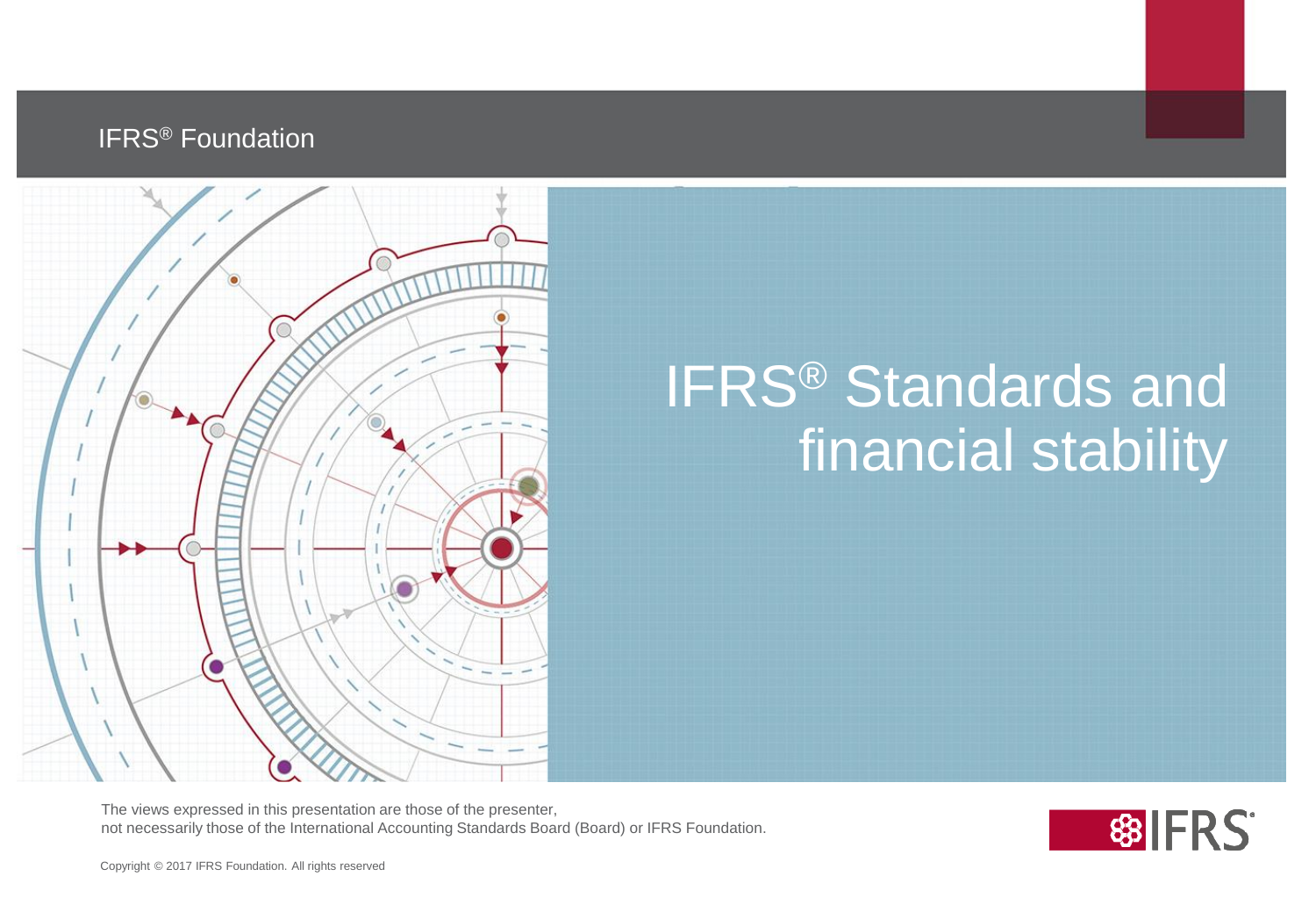#### **Overview** 2

Since the Global Financial Crisis there is increased focus on the interaction between financial stability and IFRS Standards

This is primarily relevant for financial institutions, which are most susceptible to accounting volatility

The IFRS Foundation and prudential regulators see transparency as a key element of financial stability

Recent changes to accounting for financial instruments and insurance contracts will greatly contribute to transparency and comparability

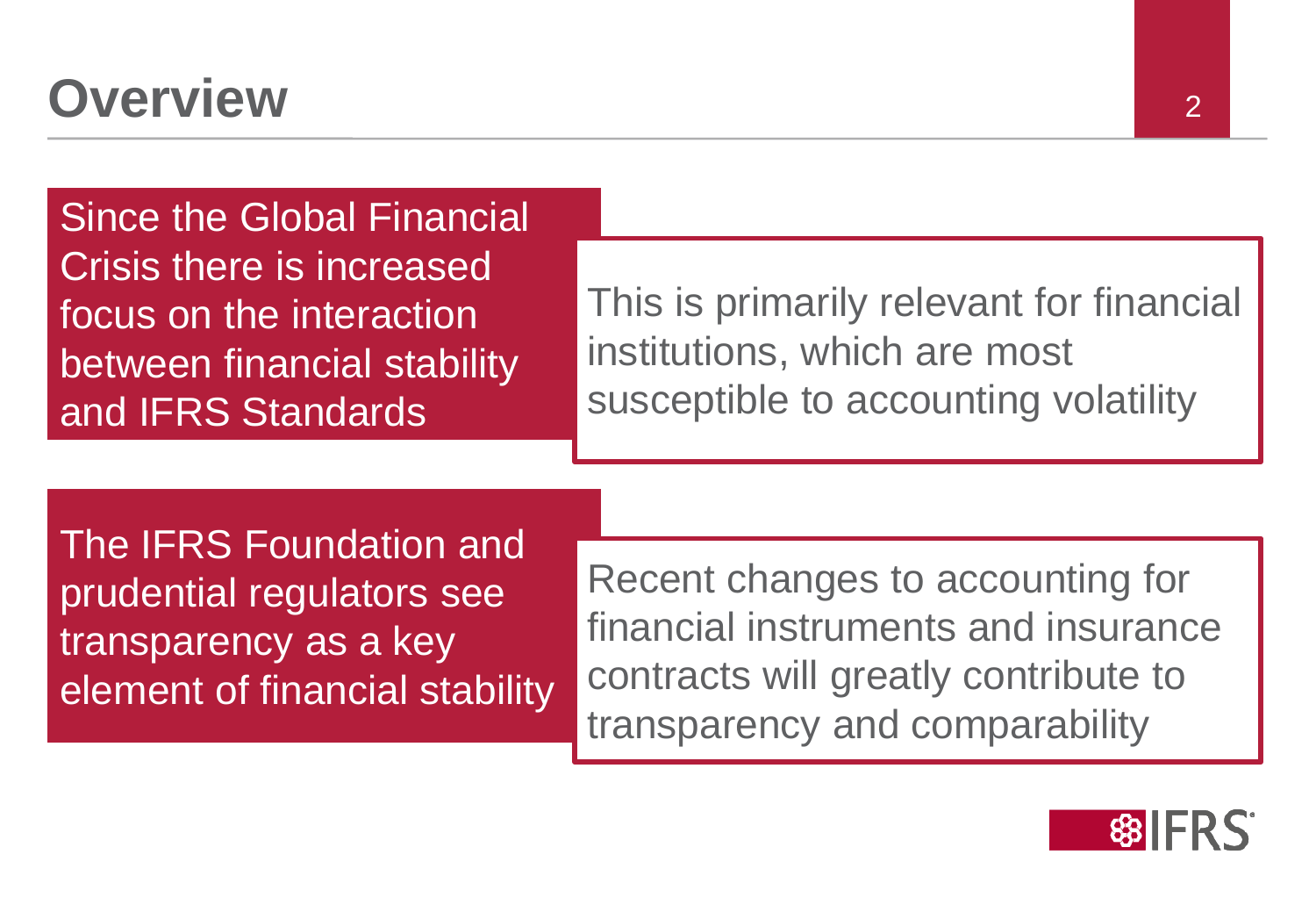#### **How do IFRS Standards contribute to financial stability?**

3

# **Mission Statement**

*'*Our mission is to develop IFRS that brings transparency, accountability and efficiency to financial markets around the world. Our work serves the public interest *by fostering trust, growth and long-term financial stability within the global economy'*

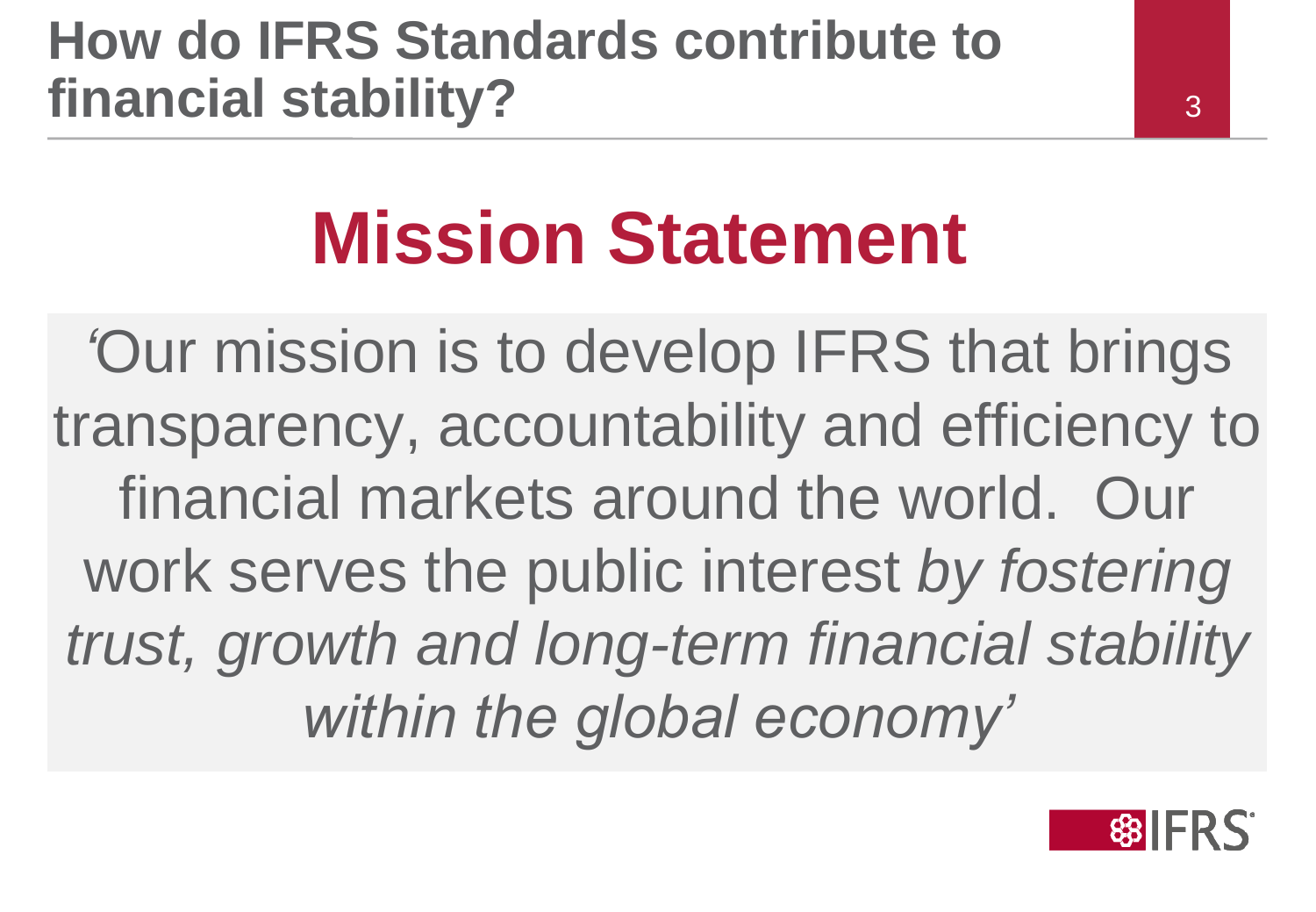*'Fostering financial stability is not the primary goal of accounting standards; this is primarily the remit of prudential regulators, whose task it is to safeguard the solvency of the financial system'* **1**

**2** *The transparency* **3 4 4 4** *provided by accounting standards can in the short run even lead to instability as problems buried deep within a company's balance sheet are brought to light'*

*'However, problems can best be addressed if they are first made visible by high quality accounting'*

*'That is why we believe that the transparency provided by high quality accounting standards is indispensable for, and contributes to, long-term financial stability'*

Source: Working in the Public Interest: The IFRS Foundation and the IASB (2015), document available on the IFRS Foundation website:<http://www.ifrs.org/about-us/the-public-interest/>

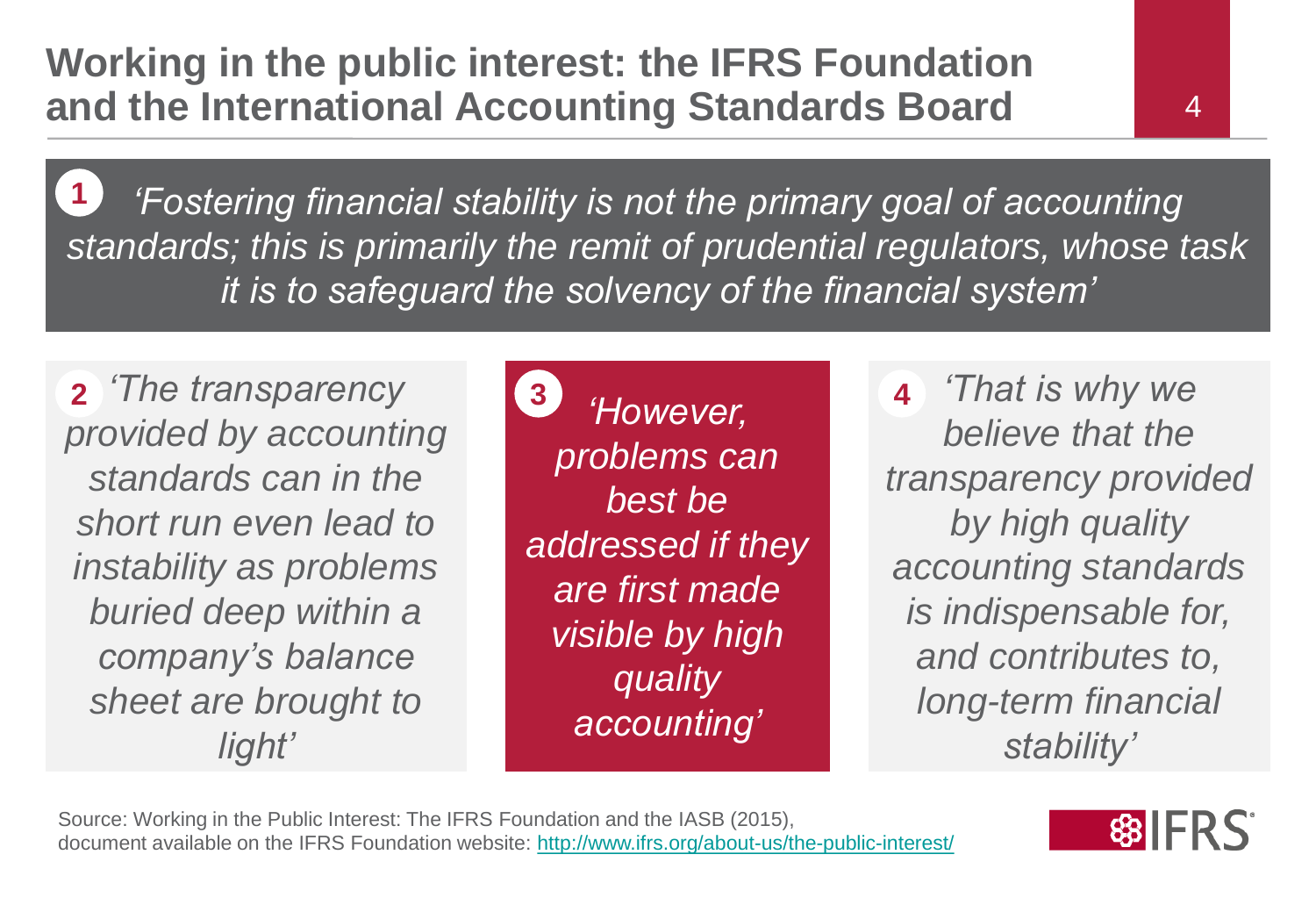## **Transparency and financial stability 19.6 Example 13.5**

Accounting transparency

- Gives stakeholders timely information to enable them to take action
	- Discourages management from taking unnecessary risks
	- Supports informed decision-making

#### Hence promotes financial stability

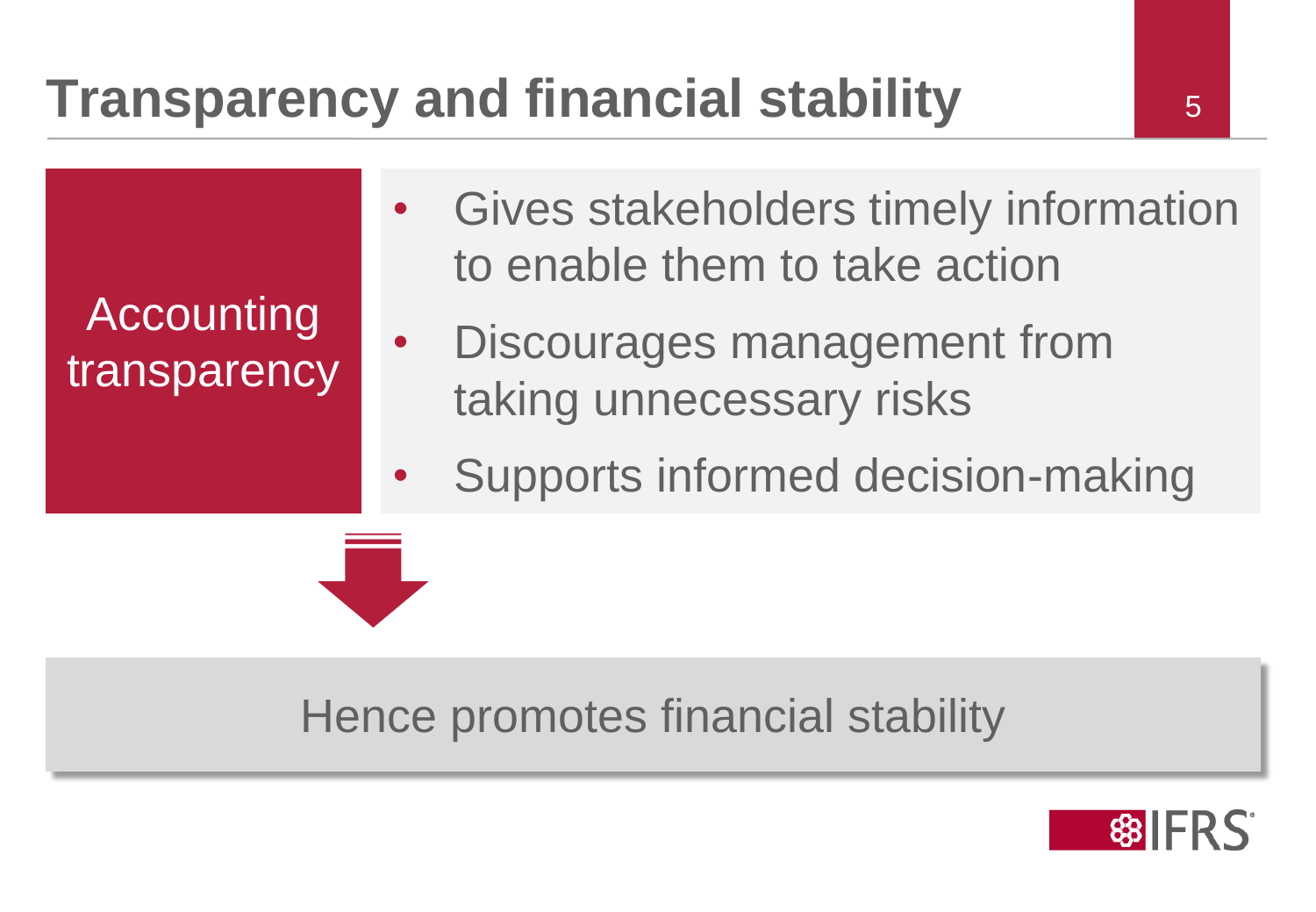#### Accounting volatility and its effects on financial stability

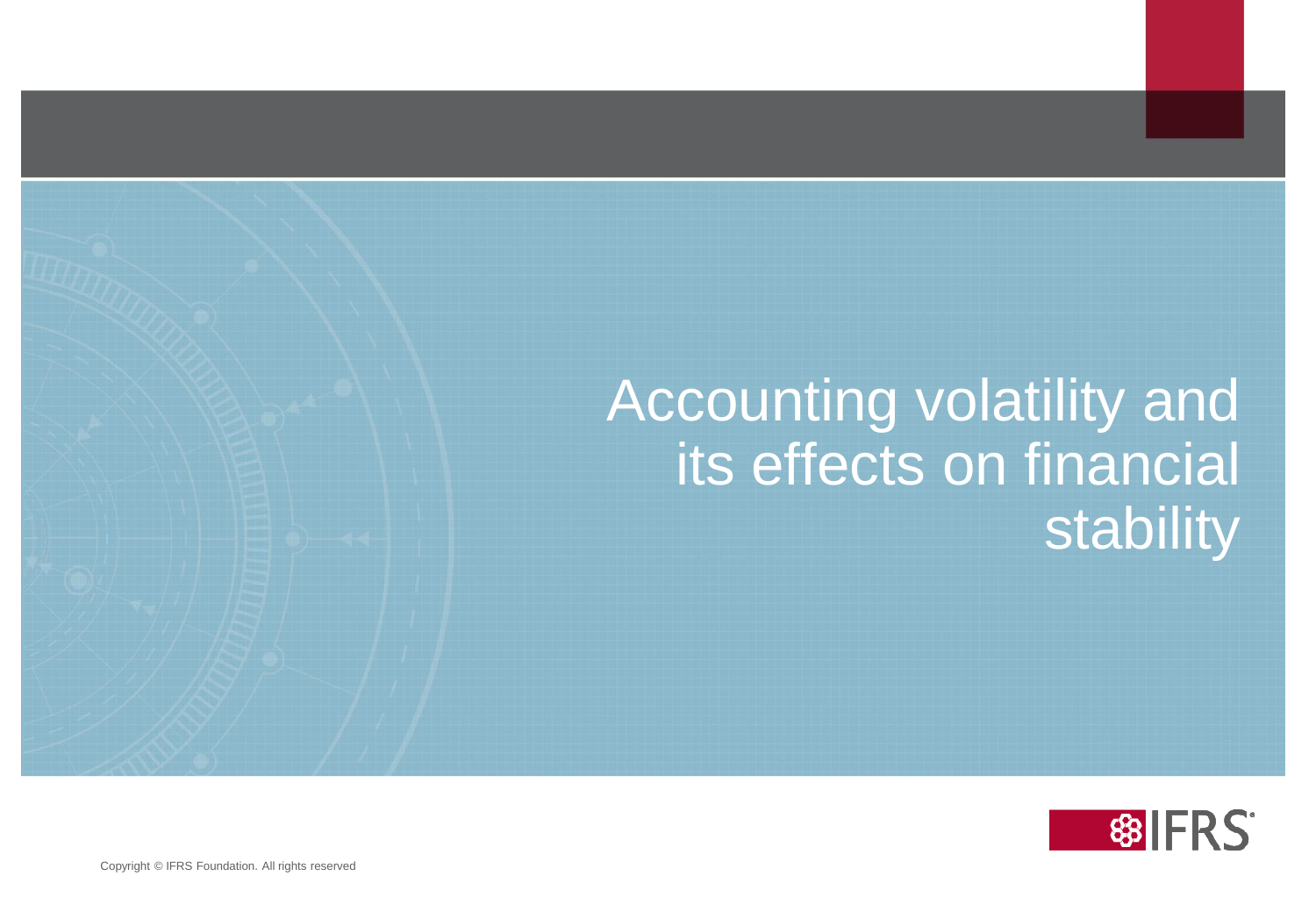#### **'Traditional' accounting and the revisions to prudence**

This would reduce volatility but also reduce transparency

7

The Board's revised definition of prudence(1)

**Traditional** 

accounting

It does not allow:

rise to excessive

smoothing

• understatement of assets and income; or

Deferral, matching and

"prudence" could give

• overstatement of liabilities and expenses

It will help deliver greater discipline in profit recognition

III D



(1) In the Conceptual Framework for Financial Reporting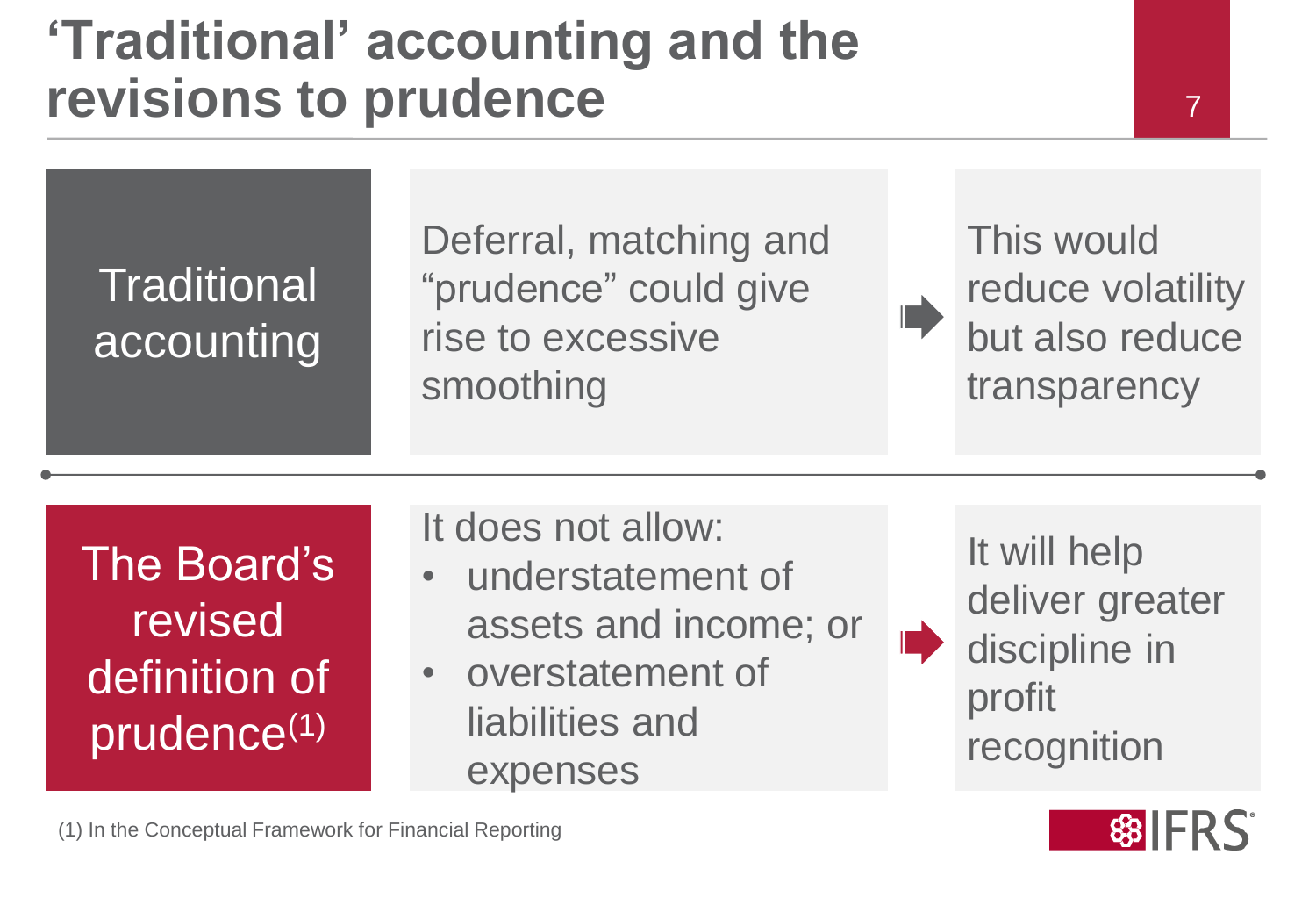#### **Financial stability for financial institutions**

#### Specific challenges for banks and insurers

Very large balance sheets

- Financial assets and liabilities not perfectly matched economically
- High leverage gives rise to volatility

Manage financial risks for clients

• **Volatility** reduces clients' trust in the business

Reliance on public confidence

• Banks in particular are inherently unstable and susceptible to 'runs' even when technically solvent

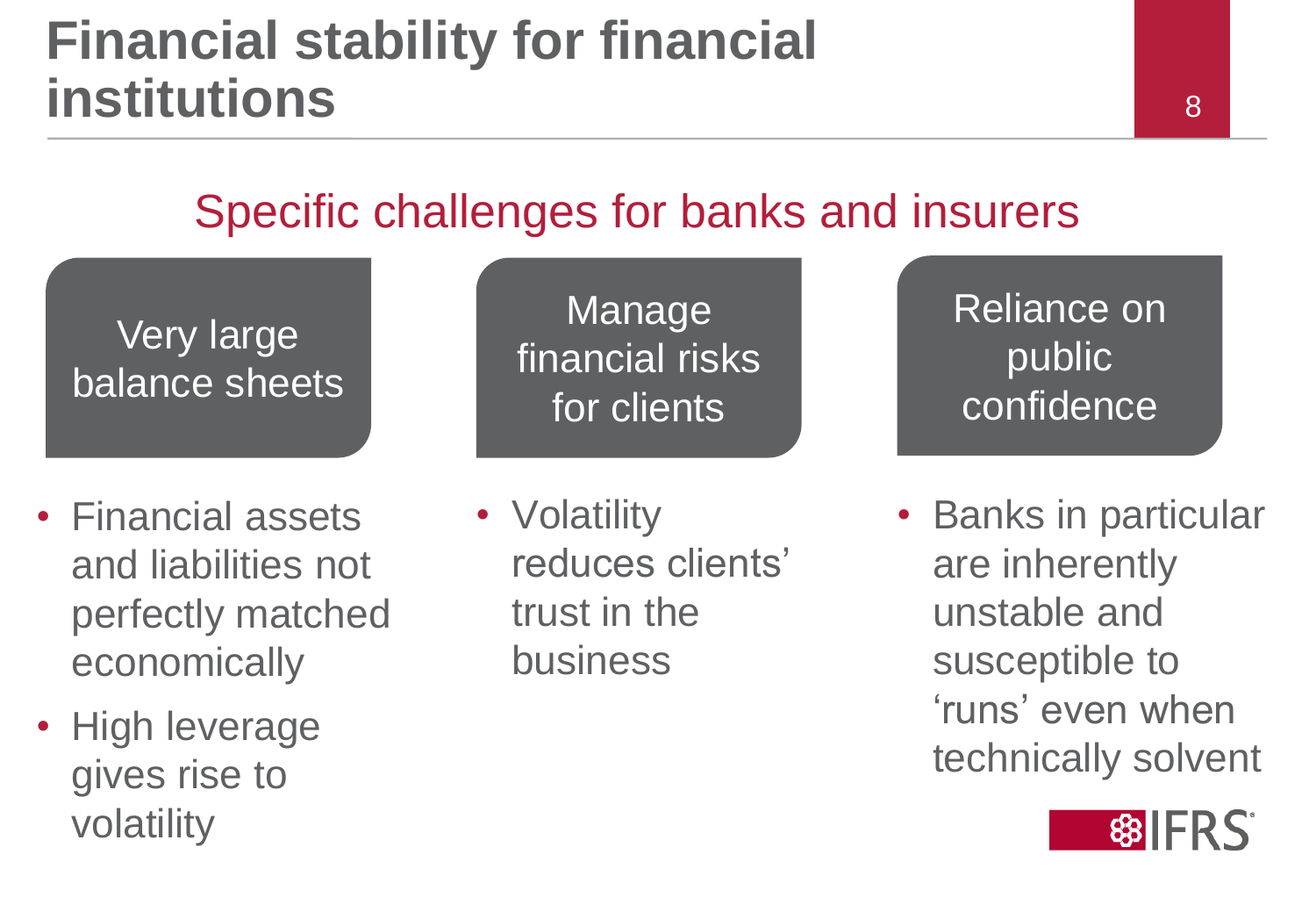#### Financial stability and IFRS 9

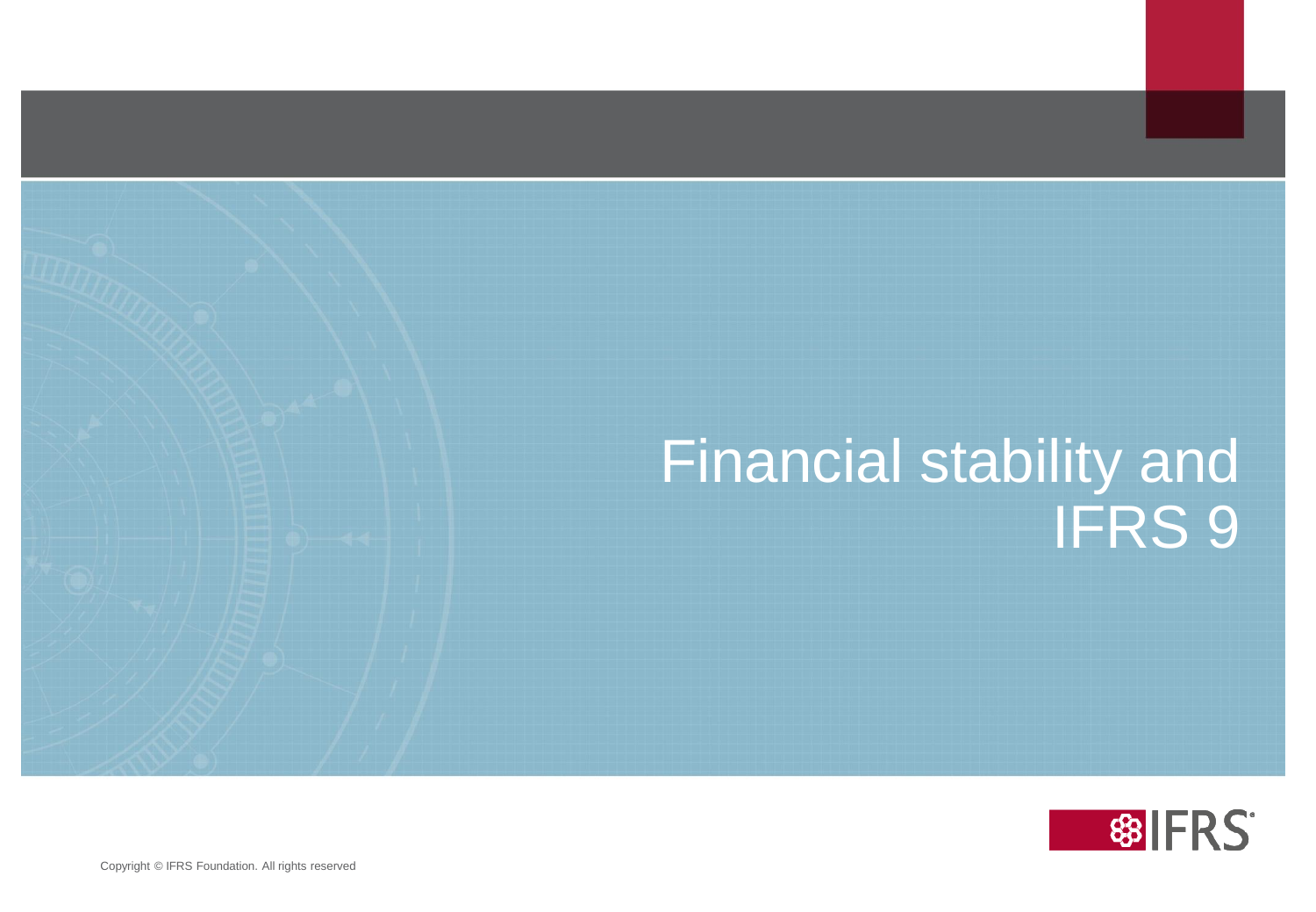**Previous** impairment requirements (IAS 39)

- Incurred loss provisions were 'too little too late'
- Criticised by regulators and the G20

New impairment requirements (IFRS 9)

- ECL is forward-looking and provides timely information about changes in credit risk
	- ECL recognised from inception, with full (lifetime) provisions when assets underperform
- Disclosures to support ECL provisions provide more transparency about lending practice and managements' assumptions

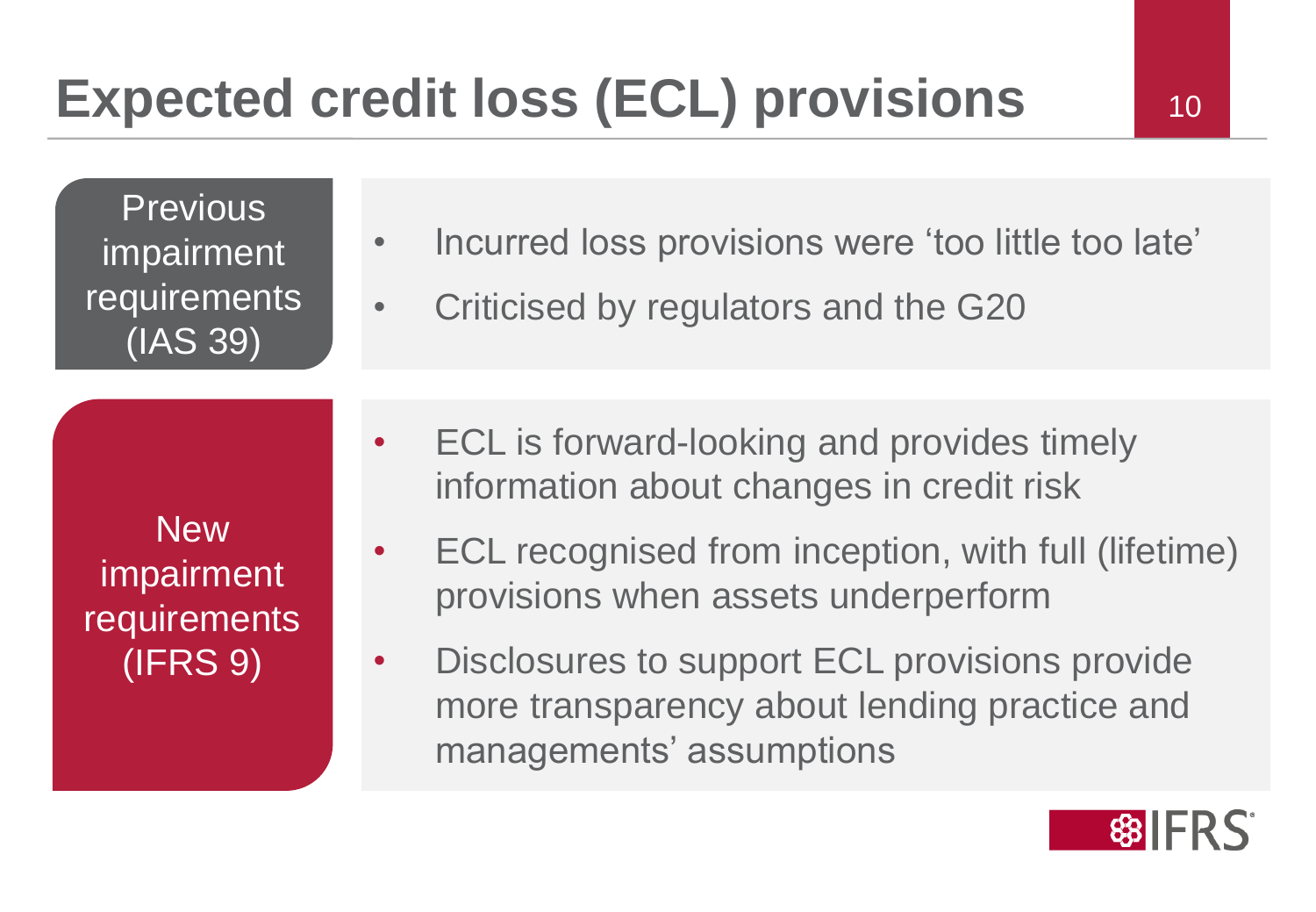## **ECL—contrasting views** 11

#### Views of some  $\begin{array}{ccc} \hline \end{array}$   $\begin{array}{ccc} \hline \end{array}$  Regulators' view (BIS)<sup>1</sup>

- ECL is too complex and subjective
- Provisions are volatile and made too early
- The model is procyclical



- **ECL provisioning will** improve banks' risk management practices
- Provisions that better reflect risk will improve credit risk management and pricing

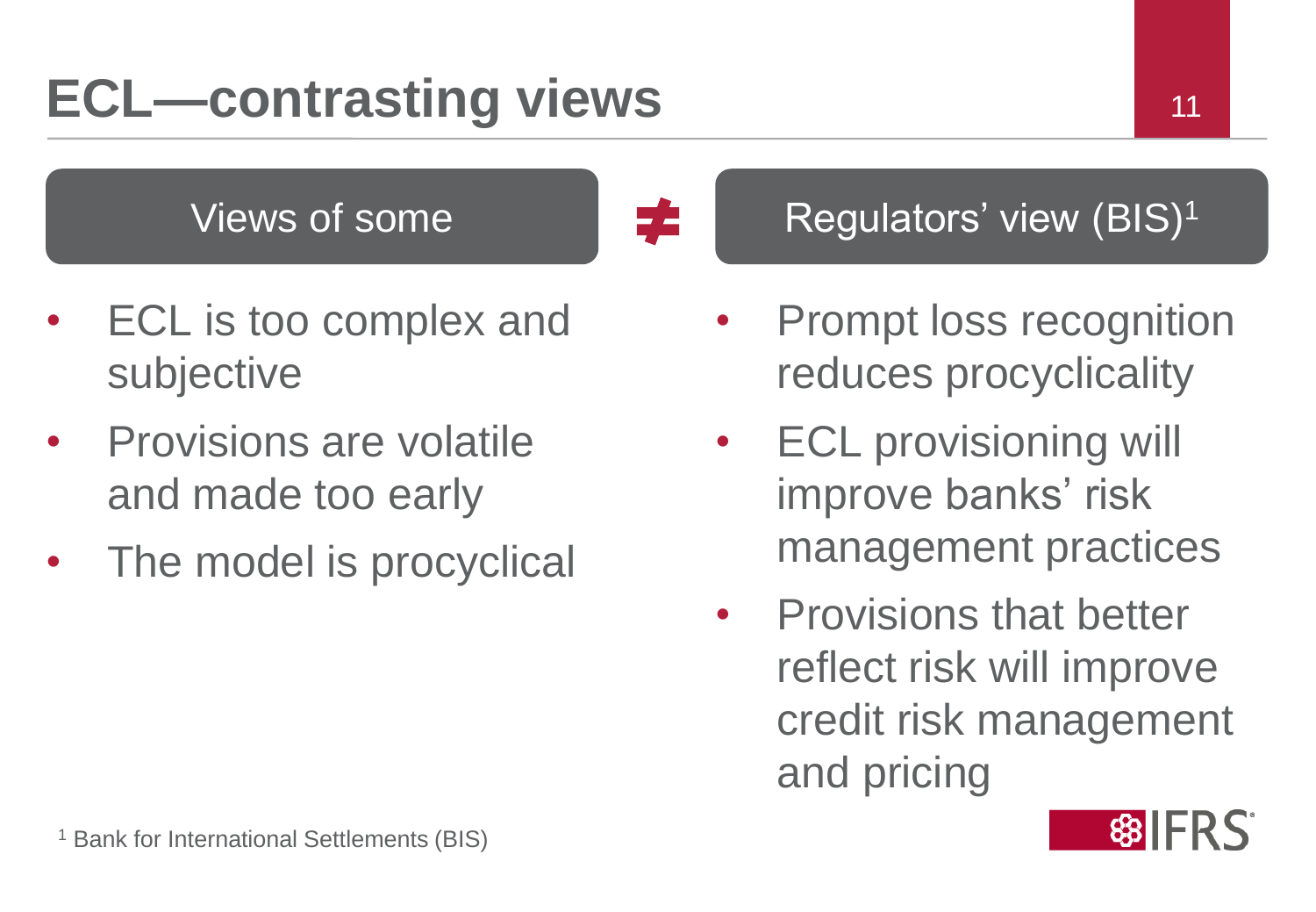## **Equity investments** 12

IFRS 9 removes Available for Sale (AFS) category for equity investments<sup>1</sup>



Fair value information is usually reported in profit or loss

| Critics                      | Fair value does not reflect the long-term nature of the<br>investment                                                                                                                                                                                                                                                    |
|------------------------------|--------------------------------------------------------------------------------------------------------------------------------------------------------------------------------------------------------------------------------------------------------------------------------------------------------------------------|
| <b>Board's</b><br>conclusion | <b>AFS accounting</b><br>- enabled recognition of losses to be delayed, which<br>increased procyclicality and distorted measures of<br>performance<br>- artificially linked gain recognition in one period in<br>profit or loss to disposal<br>The change in IFRS 9 improves transparency and so<br>aids decision-making |

<sup>1</sup> Under IAS 39, assets in the AFS category were at fair value on the balance sheet but changes in value were taken to Other Comprehensive Income and recognised in profit or loss if the investment was impaired or the investment was sold.

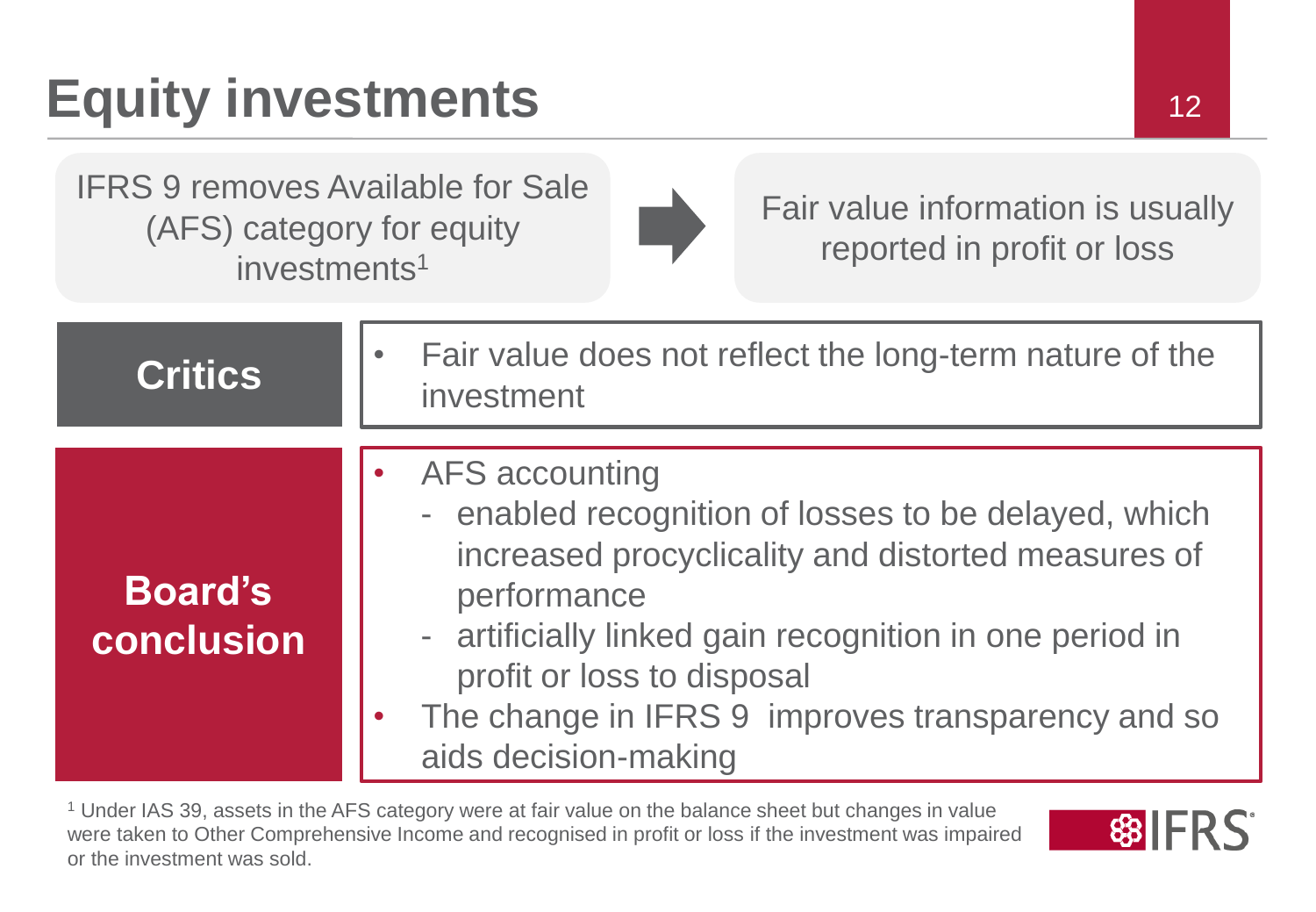#### Financial stability and IFRS 17

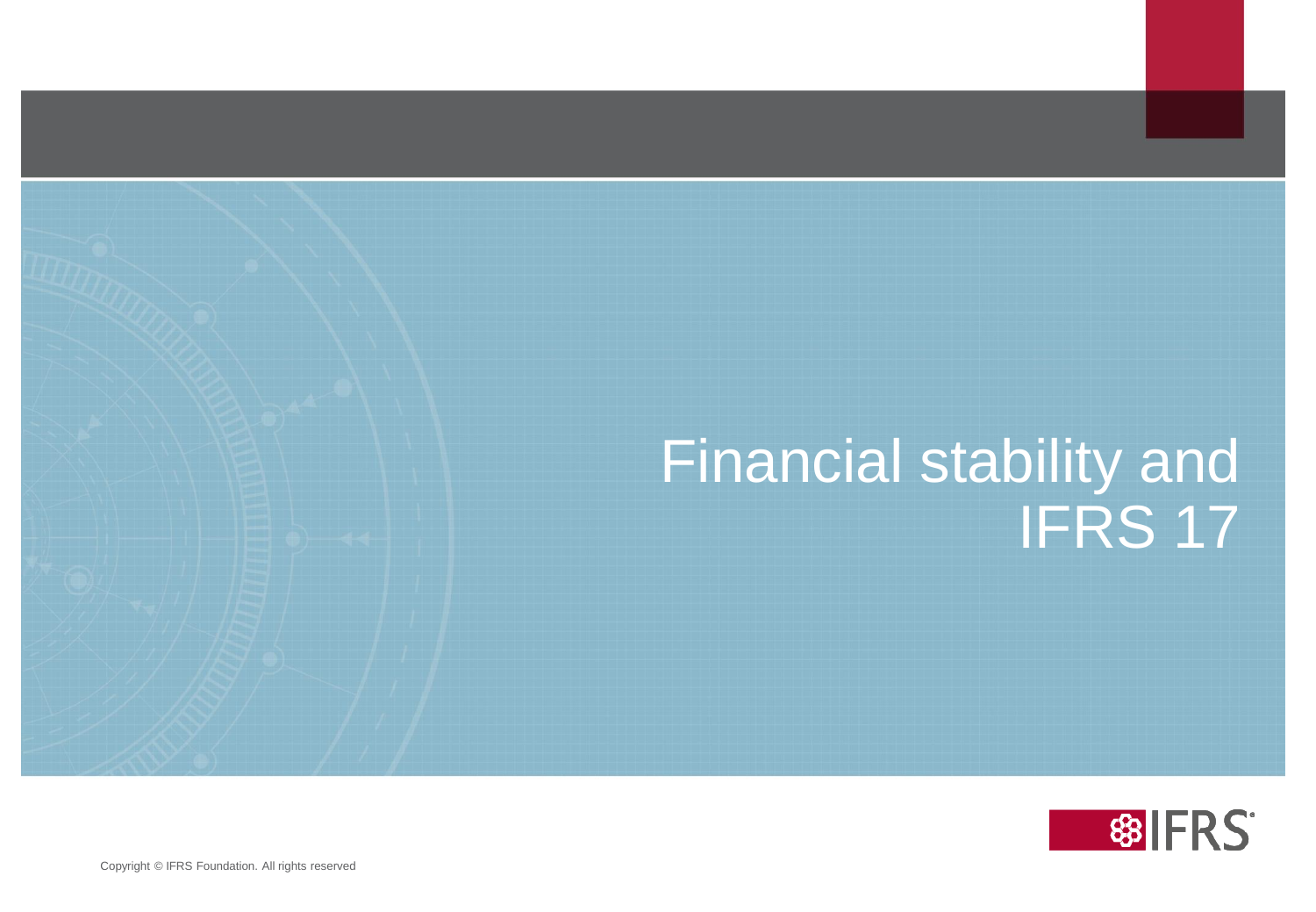#### **Accounting volatility and insurance contracts**

#### 14

#### IFRS 17 will contribute to financial stability through

Better and more consistent accounting for liabilities

Consistent principles for recognition of revenue and profit consistent with other industries



- Increase understanding of insurance risks
- Greatly enhance comparability
- Increase understanding of insurers' financial performance and greater comparability with other industries

Greater transparency and lower cost of capital



- Promote market discipline
- Improved basis for capital allocation

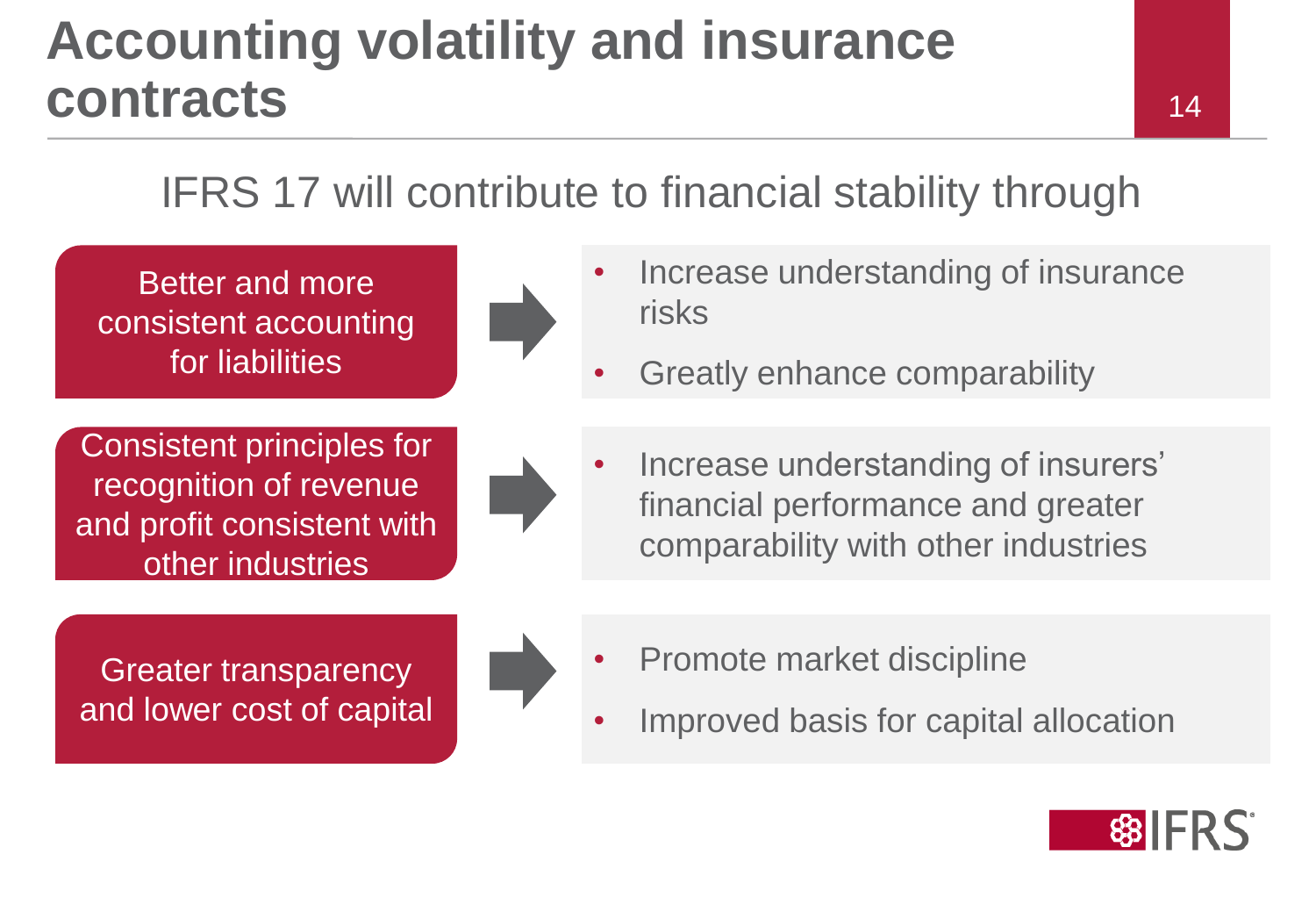

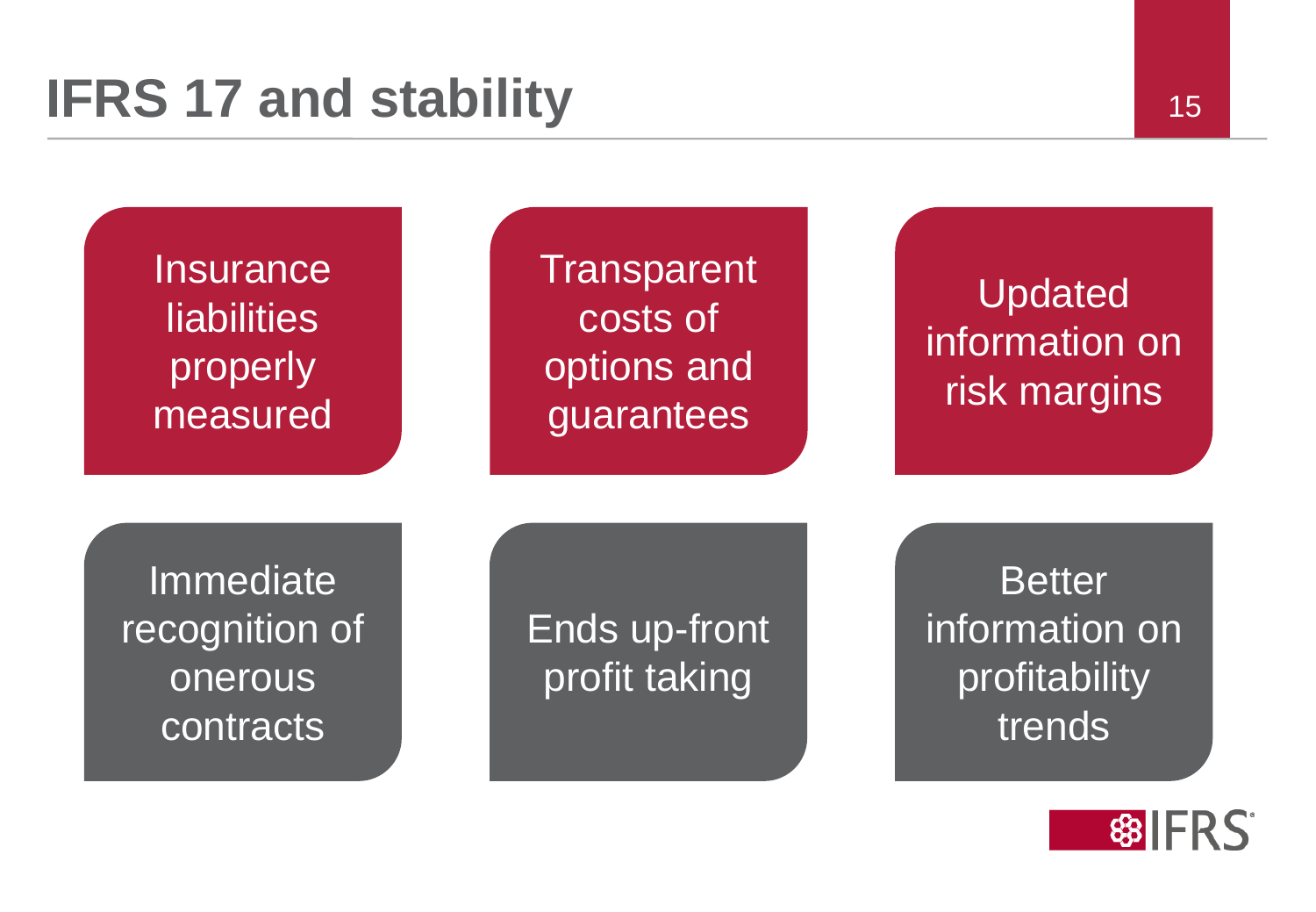| Insurers'<br>concerns<br>about volatility  | • As IFRS 17 has developed the Board has taken steps<br>to address most insurers' concerns<br>Details are available in the Feedback Statement on<br>$\bullet$<br>IFRS 17 published in May 2017                                     |
|--------------------------------------------|------------------------------------------------------------------------------------------------------------------------------------------------------------------------------------------------------------------------------------|
| <b>Unresolved</b><br>insurers'<br>concerns | • Centred on possible accounting mismatches and the<br>level of aggregation applied to insurance contract<br>portfolios<br>The Board balanced addressing concerns with quality<br>of information for users of financial statements |

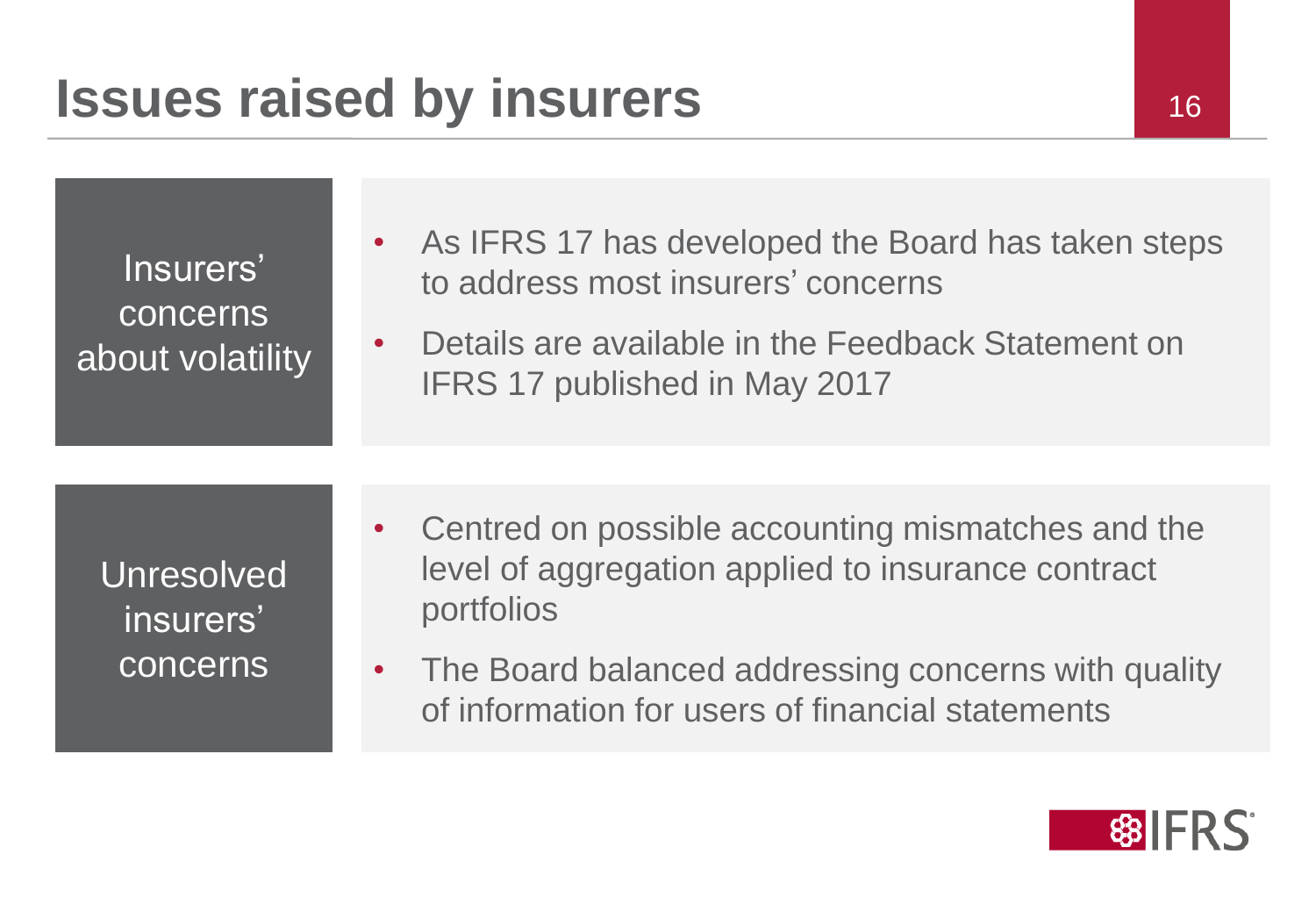## Financial stability and prudential regulators

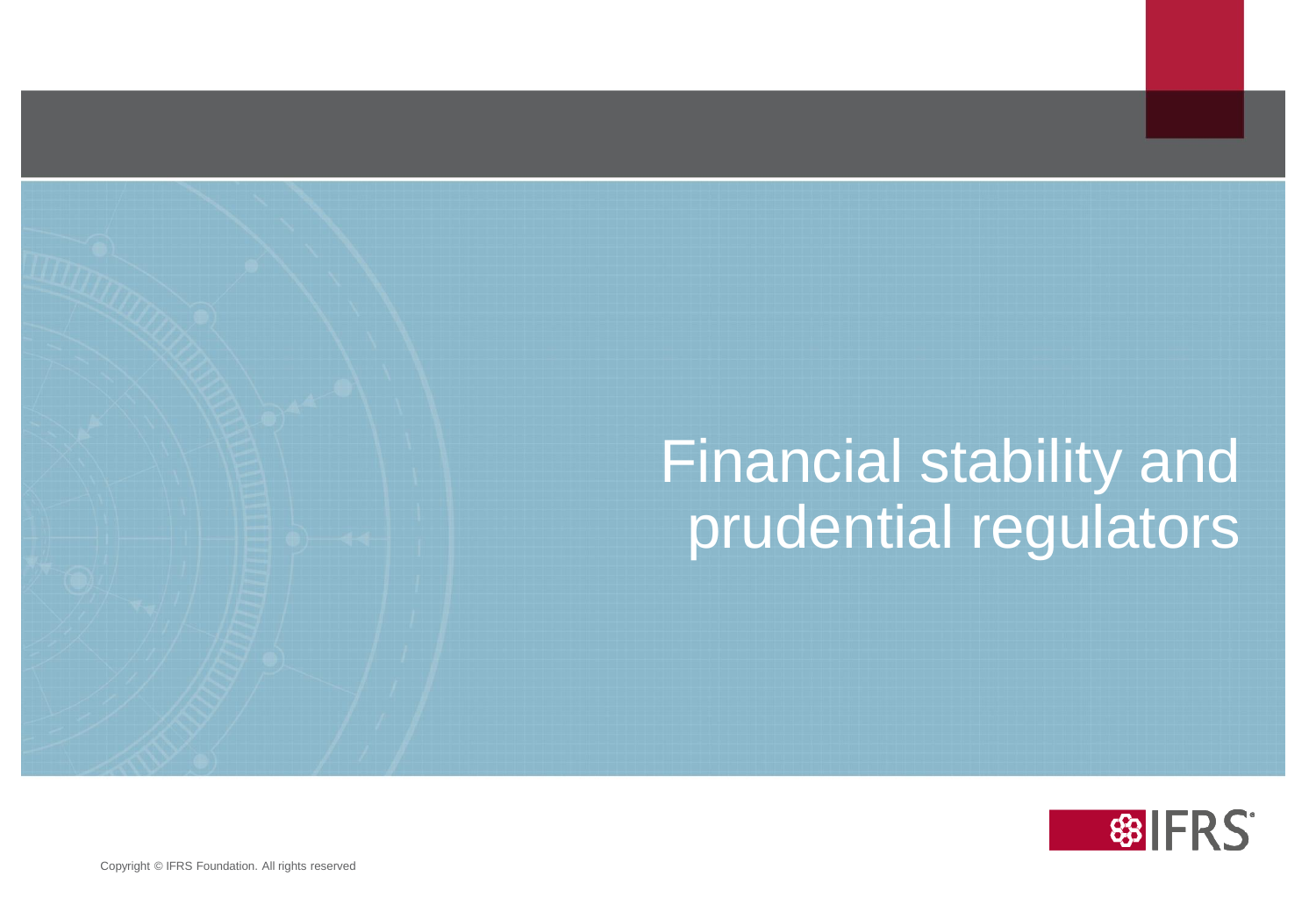## **Transparency and financial stability 18**

• Prudential regulators increasingly see transparency as a key element of market discipline for financial institutions

**ECL model under IFRS 9 Improve information about risks that financial institutions face and hence enhance market discipline Improved accounting for insurance contracts under IFRS 17**<sup>1</sup>

• There will be circumstances where disclosures could adversely affect confidence and so damage financial stability, but these should be rarer as the risks of banks being 'too big to fail' reduce

<sup>1</sup> The Financial Stability Board formally welcomed the publication of IFRS 17 in a Statement published on 17 July 2017

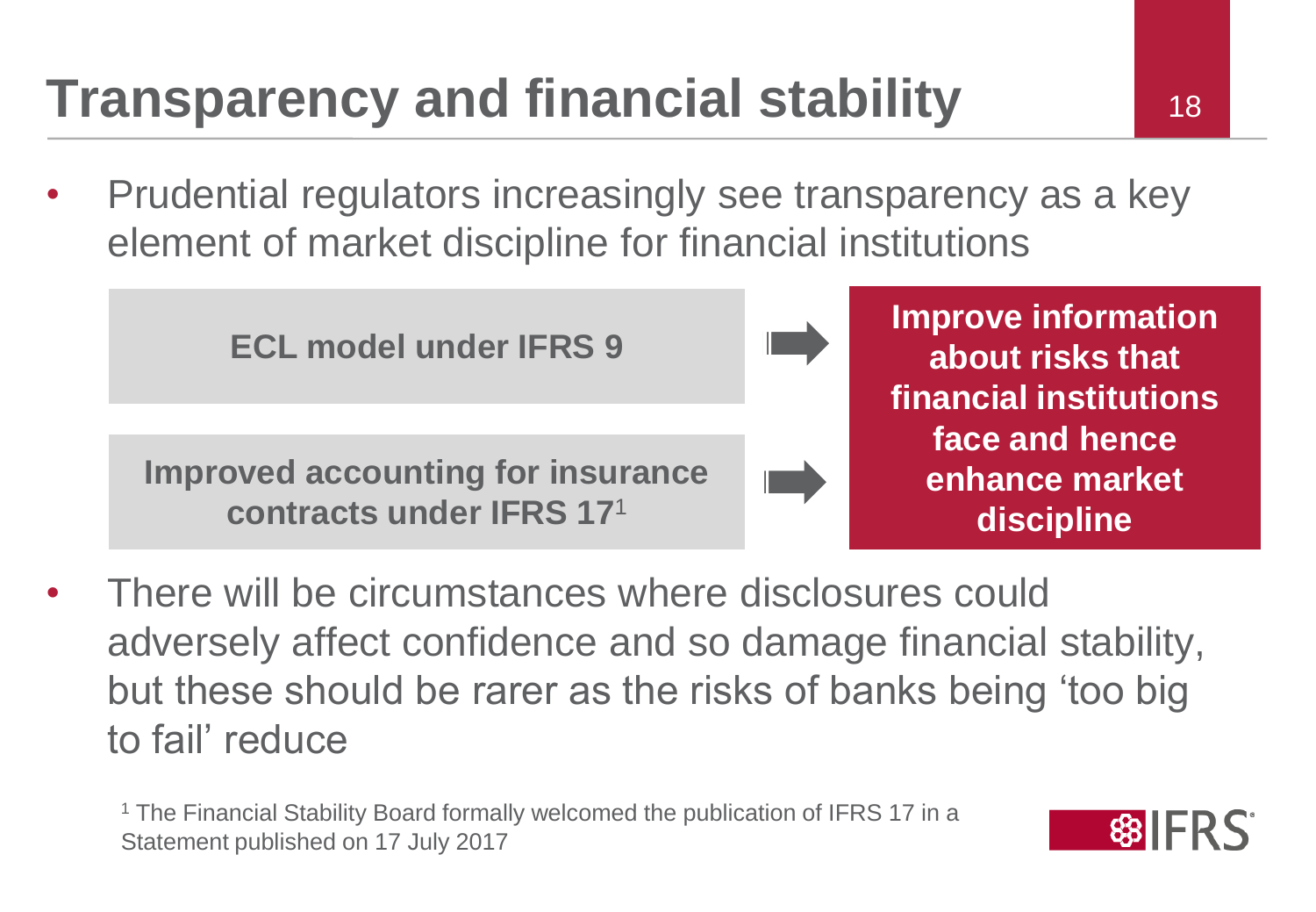**How do regulators see changes**  if **it all introduced by new Standards? All introduced by new Standards?** 

They see measures of assets and liabilities provided by IFRS 9 and IFRS 17 as a better basis for measures of capital adequacy as well as providing better information for stakeholders

They can and do adjust the measures of capital for effects of accounting standards to deliver prudential capital that can absorb losses

They will also develop rules to address the effects of accounting volatility on capital rather than seek to conceal the volatility